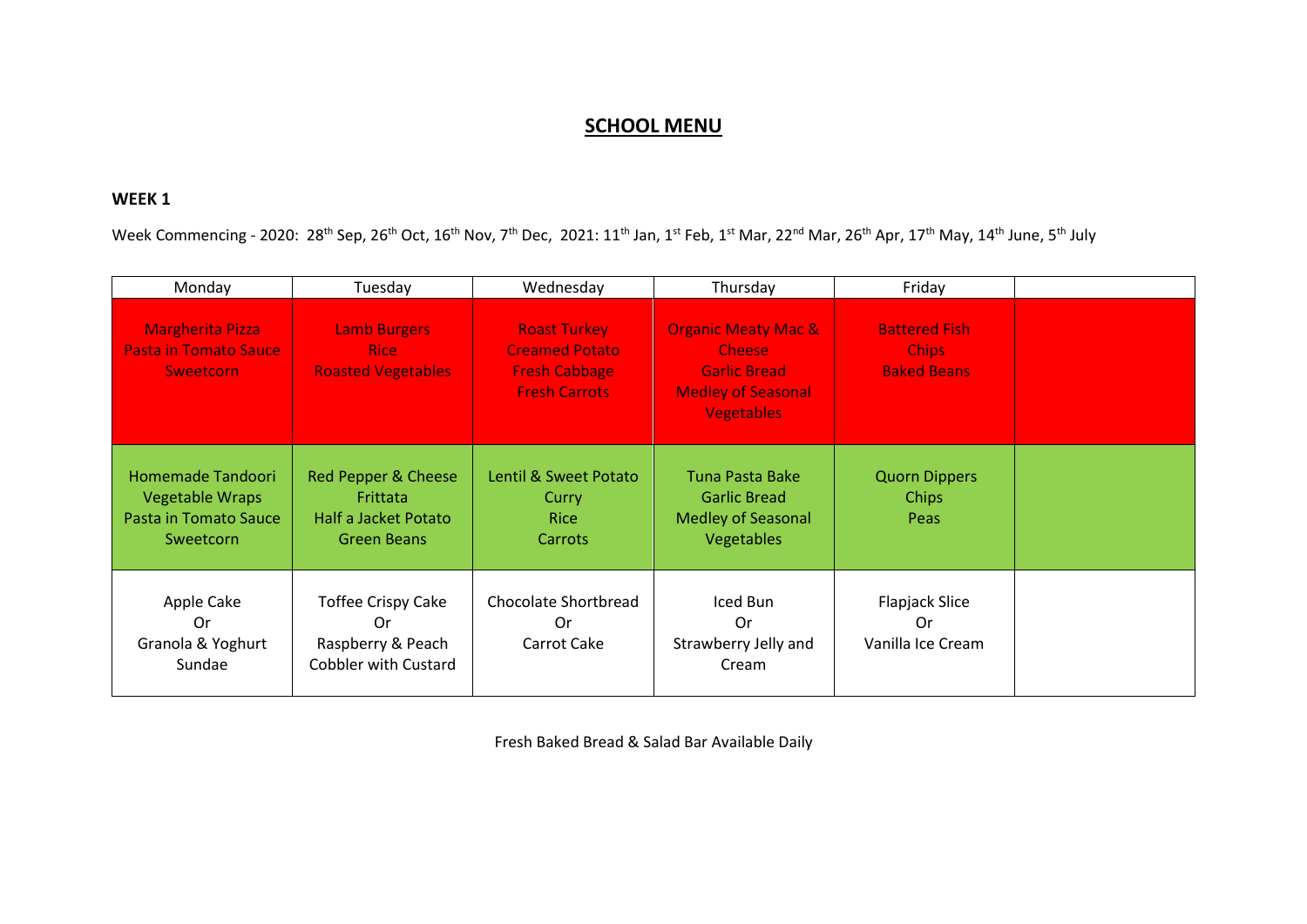## **WEEK 2**

Week commencing – 2020: 5<sup>th</sup> Oct, 2<sup>nd</sup> Nov, 23<sup>rd</sup> Nov, 14<sup>th</sup> Dec, 2021: 18<sup>th</sup> Jan, 8<sup>th</sup> Feb, 8<sup>th</sup> Mar, 12<sup>th</sup> Apr, 3<sup>rd</sup> May, 24<sup>th</sup> May, 21<sup>st</sup> June

| Monday                                                                               | Tuesday                                                                          | Wednesday                                                                                     | Thursday                                                                                             | Friday                                                    |  |
|--------------------------------------------------------------------------------------|----------------------------------------------------------------------------------|-----------------------------------------------------------------------------------------------|------------------------------------------------------------------------------------------------------|-----------------------------------------------------------|--|
|                                                                                      |                                                                                  |                                                                                               |                                                                                                      |                                                           |  |
| <b>Pork Sausages</b><br><b>Mashed Potato</b><br><b>Carrots</b><br><b>Green Beans</b> | <b>VEGETARIAN DAY</b><br><b>Jacket Potato</b><br><b>Baked Beans</b><br>Sweetcorn | <b>Roast Pork</b><br><b>Potatoes in their Skin</b><br><b>Broccoli</b><br><b>Fresh Carrots</b> | <b>Chicken &amp; Sweetcorn</b><br><b>Pizza</b><br><b>Herby Jacket Wedges</b><br><b>Fresh Carrots</b> | <b>Fish Fingers</b><br><b>Chips</b><br><b>Baked Beans</b> |  |
| <b>Vegetarian Sausage</b><br><b>Mashed Potato</b><br>Carrots<br><b>Green Beans</b>   | <b>Traditional Cheese Flan</b><br><b>Rice</b><br>Peas                            | Tuna & Sweetcorn<br>Pasta Bake<br><b>Garlic Bread</b><br><b>Fresh Carrots</b>                 | <b>Garlic Mushroom Pizza</b><br><b>Herby Jacket Wedges</b><br><b>Fresh Carrots</b>                   | <b>Vegetable Fingers</b><br>Pasta<br>Peas                 |  |
| <b>Cheese and Biscuits</b><br>0r<br>Fruit Oaty Crumble<br>with Custard               | Chocolate and<br><b>Beetroot Brownie</b><br>0r<br>Strawberry Whip                | Oaty Cookie<br>0r<br>Pear Sponge with<br>Custard                                              | Banana Flapjack<br>0r<br>Lemon Drizzle Cake                                                          | Vanilla ice Cream<br>0r<br>Cinnamon Swirls                |  |

Fresh Baked Bread & Salad Bar Available Daily